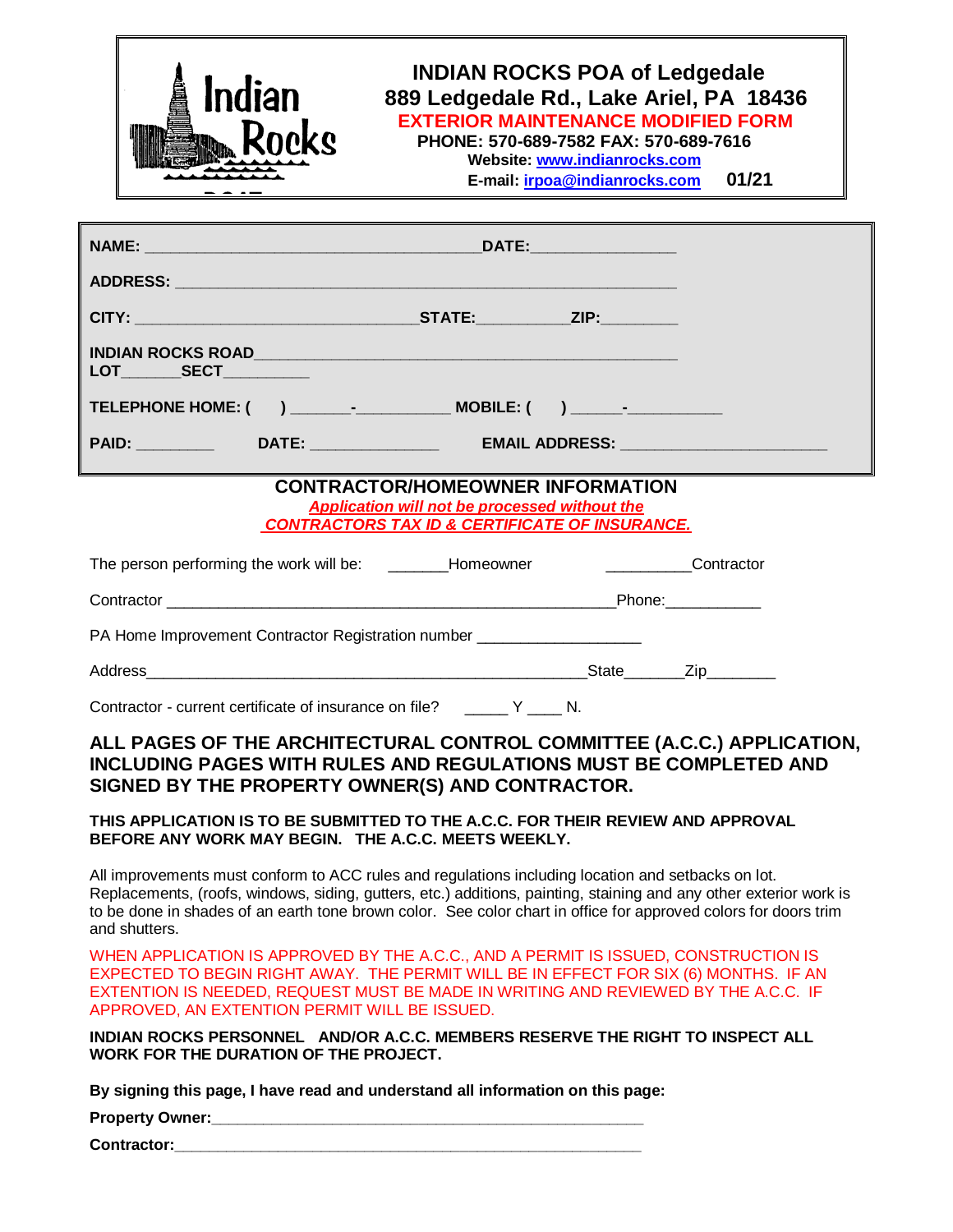#### **TYPE OF IMPROVEMENT:**

| Painting/Staining  \$10.00-Application fee<br>Describe item being painted/stained above color |          |          |
|-----------------------------------------------------------------------------------------------|----------|----------|
| Color                                                                                         | Color    | Color    |
| Mfg name                                                                                      | Mfg name | Mfg name |
|                                                                                               |          |          |

2) \_\_\_\_\_**Landscaping** .. \$10.00 –Application Fee. Project with any affect on grade, topography, natural flow of water, drainage and any other large planting or wall project. No work is allowed within your 10 foot setbacks Describe work to be done

Mark location on plot plan. For tree removal see office for tree removal form

| 3)<br>\$10.00<br>Roofing<br>Fee | <b>Shingle</b> | olorٽ | Mf <sub>c</sub> |  |
|---------------------------------|----------------|-------|-----------------|--|
|                                 | Metal          | Color | Mfo             |  |

4) \_\_\_\_\_**Siding Replacement** Fee \$10.00 (wood or wood grain look only) Color \_\_\_\_\_\_\_\_\_\_\_\_\_\_\_\_\_\_\_\_\_\_ Mfg. \_\_\_\_\_\_\_\_\_\_\_\_\_\_\_\_\_\_\_\_\_\_\_ Sample must be provided

| <b>5</b> )                                    |     | Windows/door/skylight replacement or installation Fee \$10.00 |  |  |
|-----------------------------------------------|-----|---------------------------------------------------------------|--|--|
| Color                                         | Mfa |                                                               |  |  |
| # Windows ______ # Doors ______ # Skylights _ |     |                                                               |  |  |
|                                               |     | Provide sample. Must be tan or brown. White is not permitted. |  |  |
| Describe work to be done                      |     |                                                               |  |  |

| Structure (160 sq. ft. or under) \$10.00-Application fee<br><sup>6)</sup> |                             |       |  |
|---------------------------------------------------------------------------|-----------------------------|-------|--|
|                                                                           | Doors (color, mfg)_________ |       |  |
|                                                                           | Siding (color, mfg)         |       |  |
| Roof (color, mfg)                                                         | Roof Material: shingle      | metal |  |
| Must be staked off on property. Plot plan is required.                    |                             |       |  |
| <b>OVER 100 SQ .FT. - SALEM TOWNSHIP PERMIT REQUIRED</b>                  |                             |       |  |

7) **Structure over 160 sq. ft. (see construction form) excluding decks.**

| 8)     | Driveway           |                | <b>Parking Area</b> (must not encroach on easement) Fee \$10.00 |                                                                                                                   |
|--------|--------------------|----------------|-----------------------------------------------------------------|-------------------------------------------------------------------------------------------------------------------|
| Expand | Excavate           | Blacktop Maria | Gravel                                                          |                                                                                                                   |
|        |                    |                |                                                                 | Must be staked off on property. Plot plan is required. If blacktopping to edge of road an additional release form |
|        | must be completed. |                |                                                                 |                                                                                                                   |

| 9)  | a. Add new deck or patio 160 sq ft or under Fee \$10.00<br>Material (color, mfg)                                                                                                                                                                                           |
|-----|----------------------------------------------------------------------------------------------------------------------------------------------------------------------------------------------------------------------------------------------------------------------------|
|     | b. Modify, replace, all or part of deck Fee \$10.00<br>Material (color, mfg)                                                                                                                                                                                               |
|     | c. Add deck or patio over 160 sq ft Fee \$10.00<br>Material (color, mfg)                                                                                                                                                                                                   |
|     | Plot plan required. Salem Township permit required if deck is over 30" off the ground.<br>Must be staked out on property. A patio or deck with no spaces between boards, pavers or no drainage<br>to ground below will count toward 20% impervious surface allowed on lot. |
|     |                                                                                                                                                                                                                                                                            |
| 10) | a. Add new covered and/or enclosed deck under 160 sq ft or under Fee \$10.00<br>b. Add new covered and/or enclosed deck over 160 sq ft See construction form<br>c. Cover and/or enclose existing deck 160 sq ft or under Fee \$10.00                                       |

d. **Cover and/or enclose existing deck over 160 sq** ft. See construction form

Materials (color, mfg)

Must be staked off. Plot plan required. May require Salem township permit.

#### **INDIAN ROCKS PERSONNEL AND/OR A.C.C. MEMBERS RESERVE THE RIGHT TO INSPECT ALL WORK FOR THE DURATION OF THE PROJECT**

**By signing this page, I have read and understand all information on this page.**

| <b>Property Owner:</b> |  |
|------------------------|--|
| Contractor:            |  |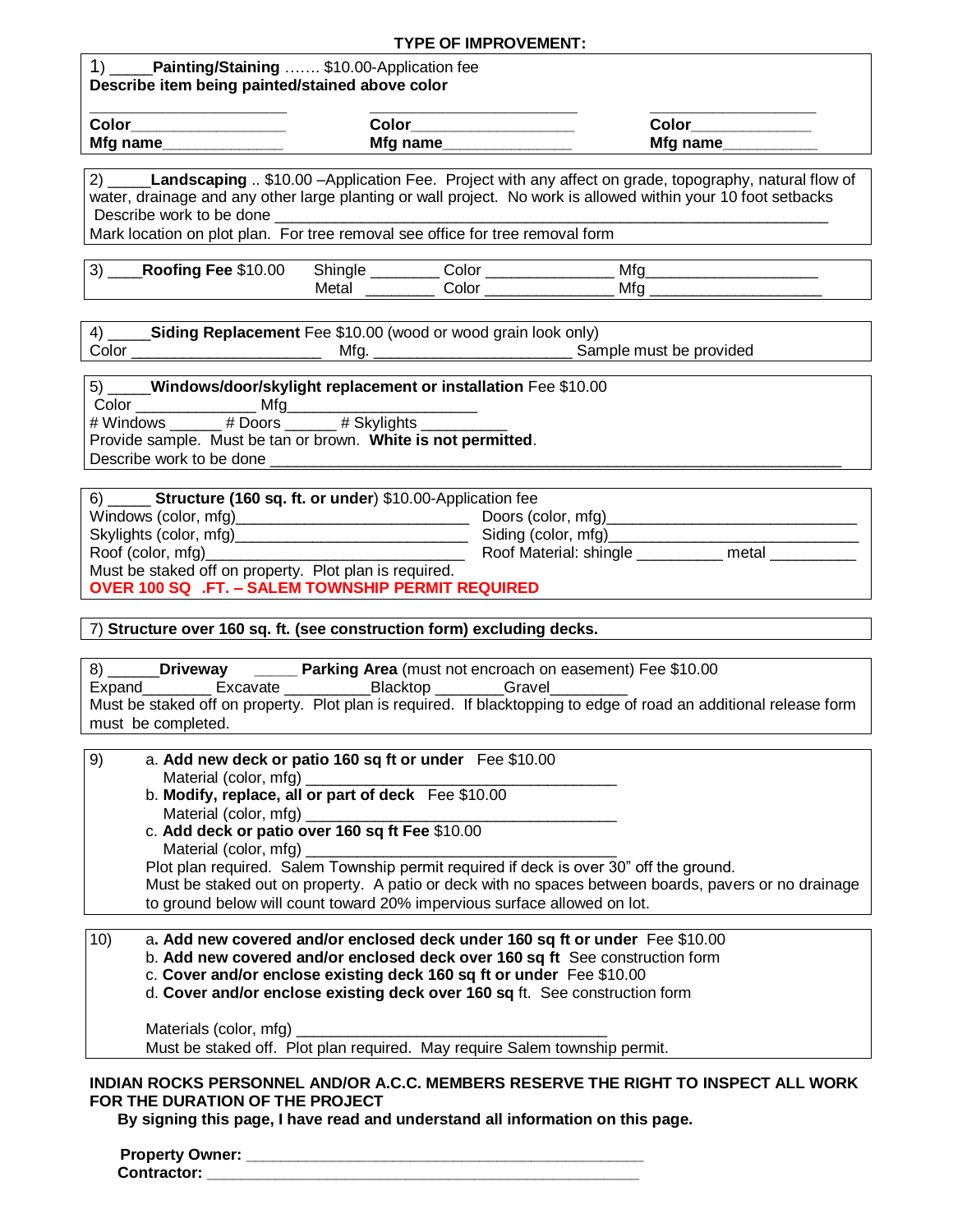12) **Other** (ex. Gutters & leaders, fencing, arbors, light posts, pillars, fountains, chimney or foundation repair, sidewalk, walkway, etc.) Walls or fencing as permitted by ACC. Rock walls higher than 2 feet are considered fencing. Fee \$10.00

\_\_\_\_\_\_\_\_\_\_\_\_\_\_\_\_\_\_\_\_\_\_\_\_\_\_\_\_\_\_\_\_\_\_\_\_\_\_\_\_\_\_\_\_\_\_\_\_\_\_\_\_\_\_\_\_\_\_\_\_\_\_\_\_\_\_\_\_\_\_\_\_\_\_\_\_\_\_\_\_\_\_\_\_\_\_\_\_\_  $\_$  ,  $\_$  ,  $\_$  ,  $\_$  ,  $\_$  ,  $\_$  ,  $\_$  ,  $\_$  ,  $\_$  ,  $\_$  ,  $\_$  ,  $\_$  ,  $\_$  ,  $\_$  ,  $\_$  ,  $\_$  ,  $\_$  ,  $\_$  ,  $\_$  ,  $\_$  ,  $\_$  ,  $\_$  ,  $\_$  ,  $\_$  ,  $\_$  ,  $\_$  ,  $\_$  ,  $\_$  ,  $\_$  ,  $\_$  ,  $\_$  ,  $\_$  ,  $\_$  ,  $\_$  ,  $\_$  ,  $\_$  ,  $\_$  ,  $\_$  ,  $\_$  ,  $\_$  ,  $\_$  ,  $\_$  ,  $\_$  ,  $\_$  ,  $\_$  ,  $\_$  ,  $\_$  ,  $\_$  ,  $\_$  ,  $\_$  ,  $\_$  ,  $\_$  ,  $\_$  ,  $\_$  ,  $\_$  ,  $\_$  ,  $\_$  ,  $\_$  ,  $\_$  ,  $\_$  ,  $\_$  ,  $\_$  ,  $\_$  ,  $\_$  ,  $\_$  ,  $\_$  ,  $\_$  ,  $\_$  ,  $\_$  ,  $\_$  ,  $\_$  ,  $\_$  ,  $\_$  ,  $\_$  ,  $\_$  ,  $\_$  ,  $\_$  ,  $\_$  ,  $\_$  ,  $\_$  ,  $\_$  ,  $\_$  ,  $\_$  ,  $\_$  ,  $\_$  ,  $\_$  ,  $\_$  ,  $\_$  ,  $\_$  ,  $\_$  ,  $\_$  ,  $\_$  ,  $\_$  ,  $\_$  ,  $\_$  ,  $\_$  ,  $\_$  ,  $\_$  ,  $\_$  ,  $\_$  ,  $\_$  ,  $\_$  ,  $\_$  ,  $\_$  ,  $\_$  ,  $\_$  ,  $\_$  ,  $\_$  ,  $\_$  ,  $\_$  ,  $\_$  ,

Describe

**\*WHERE INDICATED, A PLOT PLAN IS TO BE SUBMITTED WITH APPLICATION.**

**WHERE INDICATED, A SALEM TOWNSHIP PERMIT MAY BE REQUIRED. CALL (570) 689-4663**

**STORMWATER – PLEASE INDICATE ANY GUTTERS, LEADERS AND DRAINS THAT WILL BE INSTALLED.**

**ALL CONSTRUCTION MUST FOLLOW: PENNSYLVANIA UNIFORM CODE (P.U.C.), INTERNATIONAL RESIDENTIAL CODE (I.R.C.), SALEM TOWNSHIP CODES.**

- **EXTERIOR COLORS: Samples and manufacturer name of ALL exterior colors must be included. This includes siding, trim, shingles, steps, railings, deck, doors and shutters.**
- **Colors must be shades of earth-tone brown. (Note: Doors, trim and shutters may be painted a muted shade of dark green or dark red.)**
- **DISPOSAL: Briefly describe who will be responsible for removal of trash and debris and how it will be removed.**

#### **ATTACH WITH APPLICATION;**

- **(1). A color sample of actual material or color swatch must be attached with the application.**
- **(2). Painting and staining - a small wood sample with paint/stain applied to it must be submitted with the application.**
- **(3). Plot plan, drawn by a registered surveyor, to be included to show location and dimensions of structural additions in relationship to existing house, garage etc. and side, front & rear set backs.**
- **(4). Trees for removal are to be marked for designation of visual inspection. An Application for Tree Removal is attached.**

**INDIAN ROCKS PERSONNEL AND/OR A.C.C. MEMBERS RESERVE THE RIGHT TO INSPECT ALL WORK FOR THE DURATION OF THE PROJECT**

**By signing this page, I have read and understand all information on this page.**

| <b>Property Owner:</b> |  |
|------------------------|--|
| Contractor:            |  |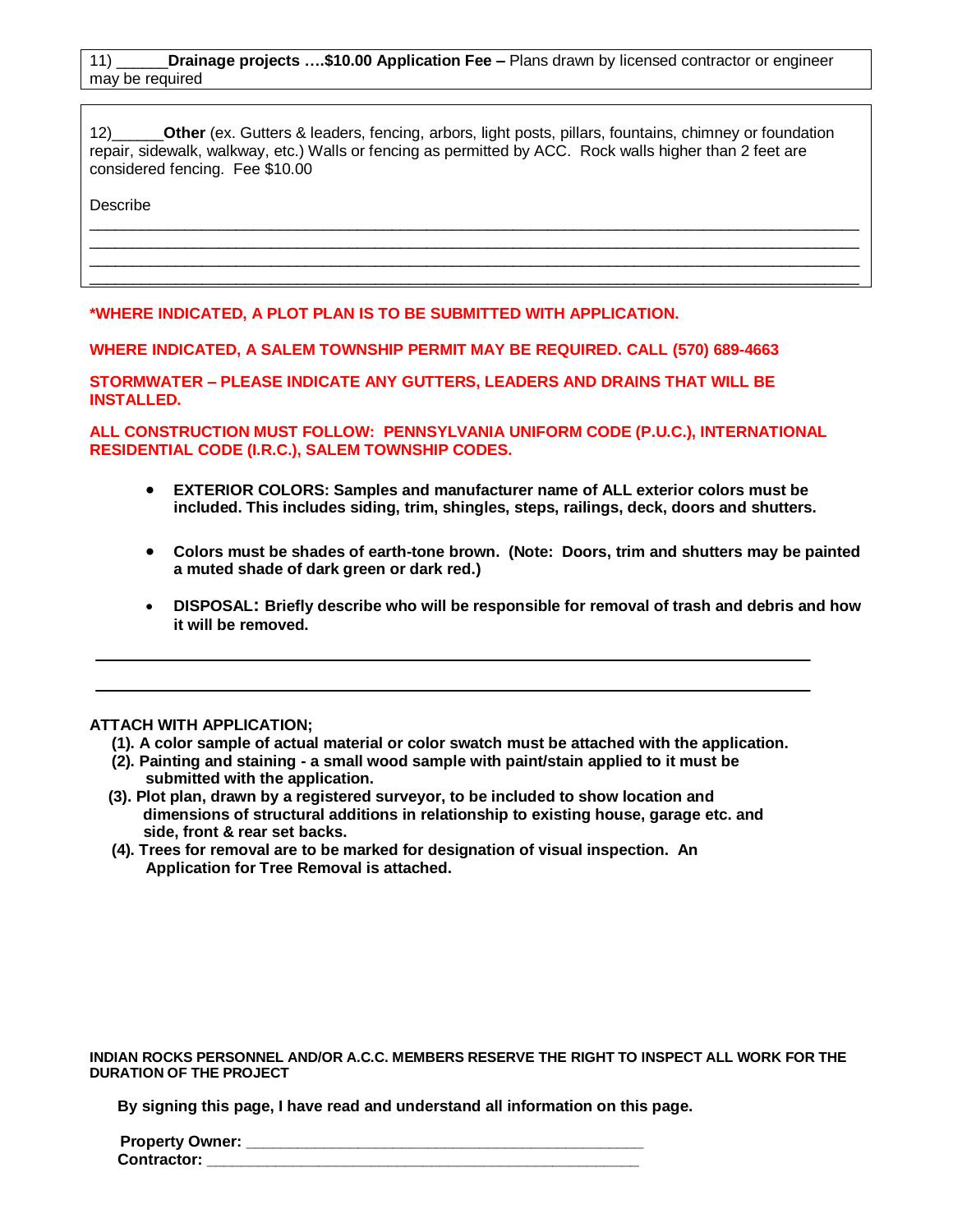## **RULES AND PROCEDURES**

### **VEHICLE IDENTIFICATION:**

**Any contractor entering the Community must obtain contractors passes for all vehicles. All employees of contractors and sub-contractors and all persons connected with the work site are to have current passes. Daily paper passes may be issued to sub-contractors and employees of contractors.**

### **CONTRACTOR'S HOURS:**

**All contractors and/or sub-contractors shall not enter the Development nor commence work before 7:30 AM. The workday ends and all contractors are out of the Development no later than 6:00 PM MONDAY THRU FRIDAY; 5:00 PM ON SATURDAYS.**

**NOTE: CONCRETE: If extra time is needed for concrete to set due to weather or emergency (emergency determined by office), contractor or mason must contact the office before 4:30 p.m.** 

**No contractors or sub-contractor can work on Sundays or designated Holidays. Designated Holidays are Thanksgiving, Christmas, New Year's, Memorial Day, 4th of July and Labor Day.** 

## **GROSS VEHICLE WEIGHT LIMIT:**

**No vehicle in excess of five tons (10,000 lbs.) GVW may be operated, parked, or moved along, over or across any of the roads in Indian Rocks during the months of March and April.** If weather conditions permit (determined by I. R. maintenance), the ban may be lifted for a period of time. Call the office for a determination. No contractor or property owner makes this determination**. This regulation prevents any unnecessary damage to Indian Rocks roads caused by special conditions created by temperature fluctuations.** 

#### **PROJECT COMPLETION:**

**Indian Rocks must be notified upon project completion.**

**INDIAN ROCKS PERSONNEL AND/OR A.C.C. MEMBERS RESERVE THE RIGHT TO INSPECT ALL WORK FOR THE DURATION OF THE PROJECT**

**By signing this page, I have read and understand all information on this page.**

**Property Owner:**  $\blacksquare$ 

**Contractor: \_\_\_\_\_\_\_\_\_\_\_\_\_\_\_\_\_\_\_\_\_\_\_\_\_\_\_\_\_\_\_\_\_\_\_\_\_\_\_\_\_\_\_\_\_\_\_\_\_**